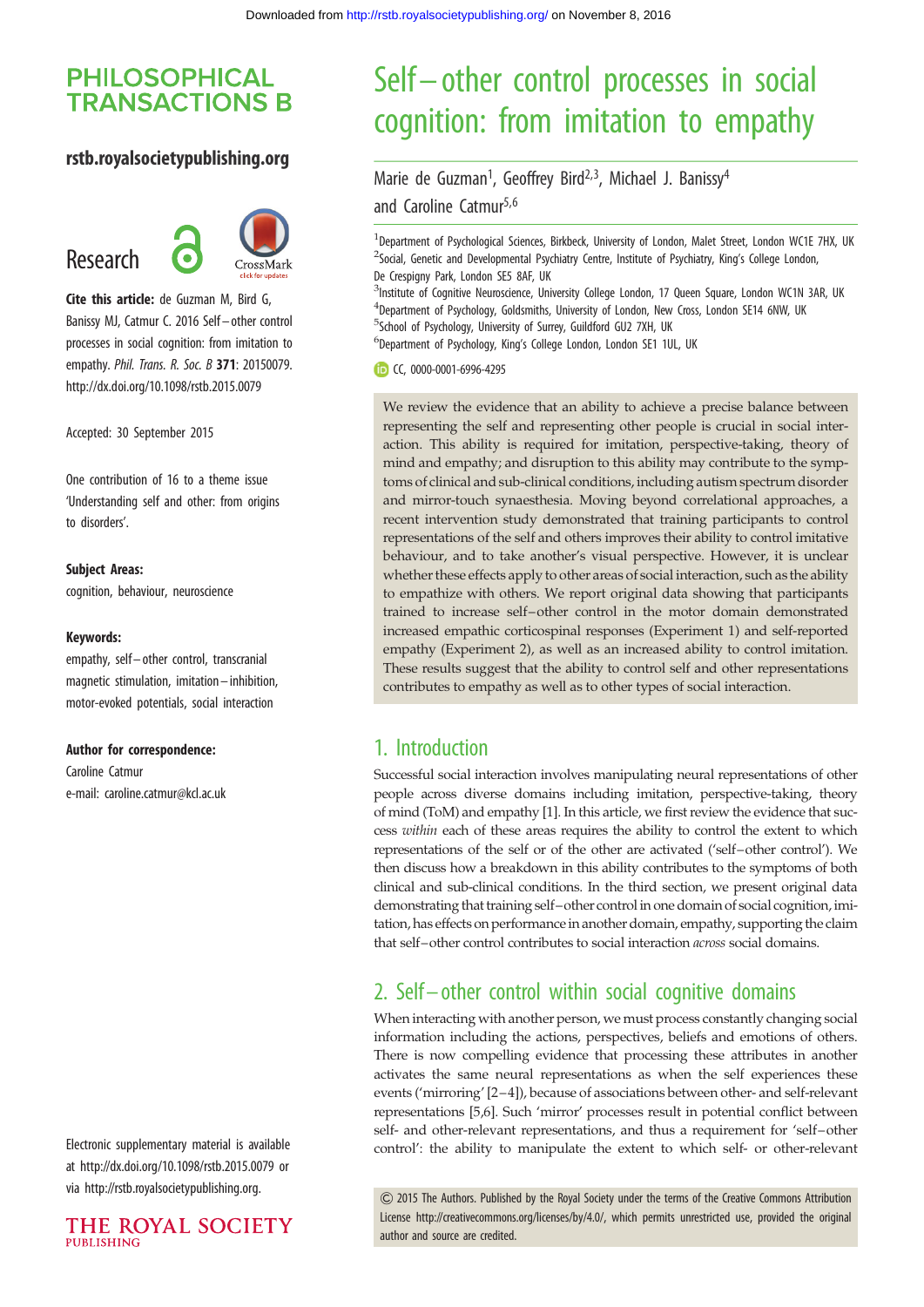$\overline{2}$ 

representations are activated. For example, the control of imitation requires the ability to distinguish between one's own motor plan and that of the other, instantiated in the self through psychological and neurological processes supporting imitation, before the other-related motor programme is inhibited and that relating to the self enhanced [\[7\]](#page-7-0). When taking another person's perspective, representation of one's own perspective must be inhibited in favour of representation of the other's perspective [\[8\]](#page-7-0). Similarly, in ToM tasks, one needs to represent the other's beliefs, rather than one's own [[9\]](#page-7-0). Finally, when empathizing with another person, differential activation of self- or otherrelated representations may lead to different outcomes: in order to feel 'with' another, the affective state resulting from representation of the other's emotions must be enhanced and the representation of one's own affective state inhibited; however, in order to prevent excessive personal distress (PD) as a result of another's negative affective state, it may be more adaptive to inhibit the representation of the other's affective state [[10](#page-7-0)]. Overall, it appears that a similar mechanism of self–other control contributes to successful performance within each of these social cognitive domains.

The suggestion that self–other control involves a common neural mechanism is supported by both neuroimaging and neurostimulation data indicating that the right temporoparietal junction (TPJ) supports a process which contributes to imitation control, perspective-taking and ToM [\[11](#page-7-0)–[15\]](#page-7-0). However, the control of representations of the self and others in the domain of empathy depends on a different area of parietal cortex (supramarginal gyrus [\[16](#page-7-0)]). The finding that different areas of parietal cortex may support self–other control for different domains of social interaction (broadly, cognitive versus affective domains) suggests two contrasting scenarios. The first is that empathy may not involve the same self–other control process as imitation control, perspective-taking and ToM. Alternatively, these anatomically distinct areas of parietal cortex may implement the same cognitive process on different inputs. Under the first scenario, the ability to implement self–other control in one socio-cognitive domain should not be related to that ability in other domains; whereas under the second scenario, impairments in one domain might be expected to correlate with impairments in others. Therefore, the next section considers clinical and sub-clinical conditions in which self–other control may be impaired, and investigates whether impairments in one social domain correlate with those in others.

# 3. Impairments in self – other control

# (a) Autism spectrum disorder

Primary evidence for impaired self-other control in autism spectrum disorder (ASD) is derived from the frequent difficulties experienced by autistic individuals when attempting to inhibit the tendency to imitate others. As discussed above, the ability to inhibit imitation and instead execute a task-appropriate action requires the control of other-related motor programs. It has been long been recognized clinically that individuals with ASD are less able to inhibit imitation of the speech (echolalia) [\[17](#page-7-0)] and actions (echopraxia) [[18\]](#page-8-0) of others, and recent experimental data confirm the reduced ability to inhibit imitation in individuals with ASD [[1](#page-7-0)[,19](#page-8-0)]. Reduced ability to control representations of the self and others may also contribute to the well-established impairments in ToM exhibited by individuals with ASD [\[20](#page-8-0)], such

that representation of one's own mental state interferes with accurate representation of that of another, particularly during situations exemplified by False Belief tasks. Indeed, the degree to which individuals with ASD were impaired at imitation –inhibition has been shown to predict both performance on a behavioural (verbal) test of ToM and neurological activation within a previously identified ToM network when participants completed a non-verbal ToM task [[1](#page-7-0)]. Direct evidence of atypical neurological activation during a self- and other-processing task was provided by Lombardo et al. [\[21](#page-8-0),[22\]](#page-8-0), who demonstrated atypical response in TPJ, the area of the brain thought to be responsible for self-other control, when participants with ASD were asked to selectively represent the self or another.

More speculative is the suggestion that the increased PD in response to another's pain in ASD ([\[23](#page-8-0)]; see [\[24](#page-8-0)] for an overview) is a direct consequence of impaired self –other control. Several authors [[25](#page-8-0)–[27](#page-8-0)] have argued that responses to the pain of another can be considered on a maturational gradient determined by self-other control. Under these models, PD is considered to be an immature response to another's pain in which representation of the other's pain is unable to be inhibited, to the extent that the observer feels a significant degree of negative arousal. It is only later, when a sufficient degree of self-other control has been achieved, that PD reduces and empathic concern increases. This overview suggests that difficulties in self –other control may contribute to difficulties in the domains of imitation, ToM and empathic responses to another's pain in ASD.

# (b) Mirror-touch synaesthesia

A further condition associating atypical socio-cognitive development with impaired self–other control is mirror-touch synaesthesia. Individuals with mirror-touch synaesthesia experience tactile sensations on their own body when observing touch to other individuals [\[28](#page-8-0)–[30\]](#page-8-0), and (less frequently) when observing touch to objects [\[29](#page-8-0)–[31](#page-8-0)]. The experience has also been linked with broader differences in social perception and cognition, including heightened empathy [[32,33\]](#page-8-0) and emotion perception [\[34\]](#page-8-0).

A recent explanation of mirror-touch synaesthesia suggests it results from difficulties in the ability to distinguish and control representations of the self from others [\[35](#page-8-0)]. This leads to the amplified vicarious tactile experiences symptomatic of the condition as a result of failure to inhibit other-relevant somatosensory representations. This explanation is supported by evidence that mirror-touch synaesthetes show structural brain differences which extend beyond brain regions involved in somatosensory mirroring to those involved in self–other control, including the right TPJ [\[36](#page-8-0)]. This account further predicts that mirror-touch synaesthetes should show impairments in other social cognitive domains where the control of other-relevant representations is required. Thus, it is noteworthy that mirror-touch synaesthetes show impairments in the ability to control imitation (requiring inhibition of other-relevant representations), but are not impaired at visual perspective-taking or ToM (requiring inhibition of self-relevant representations) [\[37\]](#page-8-0), suggesting a specific impairment in self– other control processes in mirror-touch synaesthesia that may contribute to the documented atypical interpersonal representations of touch and emotion processing in this condition. This provides further evidence that self–other control may contribute to performance in multiple social cognitive domains.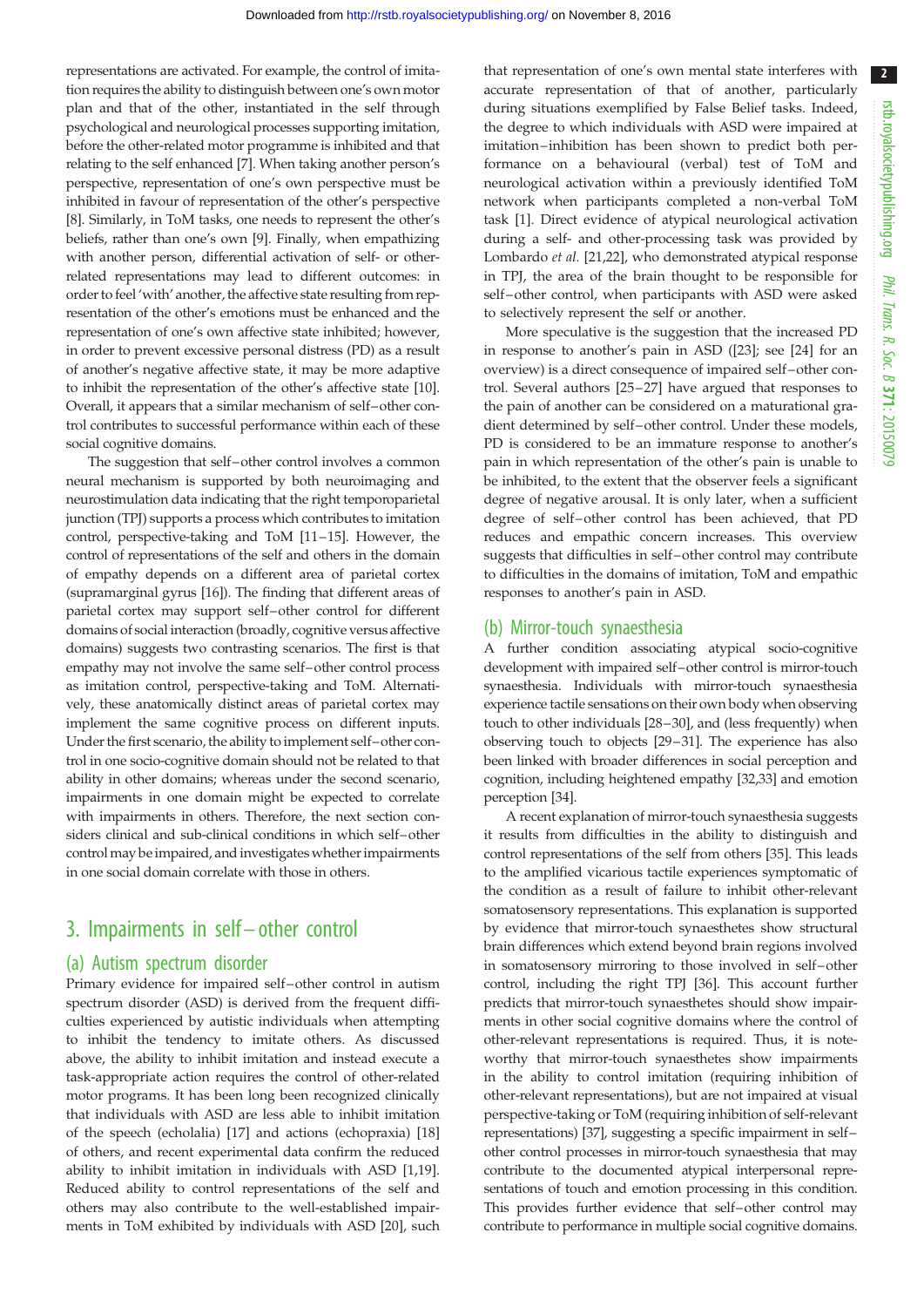# 4. Training self– other control across social cognitive domains

Sections 2 and 3 used task analysis along with patterns of anatomical and clinical correlation to argue that the same self–other control processes are involved across a variety of social domains. However, although these approaches are supportive of this conclusion, they do not demonstrate a causal link between self–other control ability and performance across social cognitive domains. An alternative approach to establish the contribution of self–other control to social interaction is to train this ability in one domain and assess the effect of training on other areas of social interaction. Santiesteban et al. [\[38](#page-8-0)] trained participants to increase self–other control in the motor domain, by means of a task based on the work of Brass et al. [\[39\]](#page-8-0) requiring them to inhibit the tendency to imitate another person (increasing self–other control) or to enforce this tendency (decreasing self–other control). Training to increase self–other control improved both the control of imitation and visual perspective-taking. As noted above, however, both processes are known to rely on right TPJ [\[13,14](#page-7-0)]. A more stringent test of the involvement of self –other control across social cognitive domains is to measure whether training to increase self–other control in the motor domain affects a process that does not depend on the same neuroanatomical location, namely empathy. This study, therefore, tested whether training to increase self –other control influences empathy, using both an implicit corticospinal empathy measure [[40\]](#page-8-0) (Experiment 1) and an explicit self-report measure (Experiment 2).

A single transcranial magnetic stimulation (TMS) pulse applied to the primary motor cortex representation of a particular muscle produces a motor-evoked potential (MEP) in that muscle, the amplitude of which reflects corticospinal excitability. Observation of another person receiving a painful stimulus results in reduced MEP amplitude compared with observation of touch [[40](#page-8-0) –[43](#page-8-0)]. This corticospinal empathy measure has been interpreted as automatic simulation of another's pain because the same inhibition occurs during receipt of pain to the self [\[43](#page-8-0)], possibly reflecting a withdrawal reflex [\[44](#page-8-0)].

If self –other control contributes to empathy in the same way that it does to other areas of social interaction, then training should impact upon empathy, because participants trained to increase self–other control should be better able to separate their own, non-pain, state from the pain state of the other. This improved separation should mean that participants exhibit less of an egocentric bias when representing the other [\[16](#page-7-0)], and thus simulate their pain to a greater extent, increasing corticospinal inhibition during observation of pain in another person, compared with during observation of touch.

Accordingly, participants were randomly allocated to one of two training groups (increased and decreased self–other control). Twenty-four hours after training, corticospinal empathy and the ability to control imitation were measured and compared between groups (Experiment 1). InExperiment 2, training-related changes in self-reported empathy were measured.

### (a) Experiment 1

### (i) Methods

#### **Participants**

Twenty-six right-handed participants aged 18–42 years (mean 22.8) were recruited from the University of Surrey and screened

for TMS contra-indications. To control for any effect of PD on corticospinal empathy (corticospinal empathic responses reverse in individuals with high levels of PD [\[41,45](#page-8-0)]) individuals were pre-screened using the Davis Interpersonal Reactivity Index (IRI) PD subscale [[46\]](#page-8-0). Those with a PD score of 13 or lower (within 1 s.d. of the population mean [[47\]](#page-8-0)) were randomly assigned to either the decreased selfother control or increased self –other control training group. Participants attended on two consecutive days. One participant in the decreased self–other control group did not complete Day 2, resulting in 13 participants (five male) in the decreased self–other control group and 12 participants (five male) in the increased self–other control group. Groups did not differ in terms of age or IRI subscale scores (all  $ps > 0.3$ ).

#### Procedure

On Day 1, participants received either imitation training or imitation–inhibition training to decrease or increase self–other control, respectively [[38\]](#page-8-0). On Day 2, participants: (i) underwent single pulse TMS to assess corticospinal empathic responses to pain observation; (ii) completed an imitation control task, and (iii) completed a control simple response time task. Following testing, participants were debriefed. No participants reported awareness of the link between the Day 1 training and the Day 2 empathy test.

#### Day 1: training to decrease or increase self-other control

Participants in both groups performed a task based on that developed by Brass et al. [[39\]](#page-8-0). Short videos were presented to participants with either an index or middle finger performing a lifting movement ([figure 1](#page-3-0)a). A resting left hand was presented for a variable duration (800–2400 ms) before the onset of an irrelevant number (1 or 2) and a finger lifting movement, which lasted 68 ms with a final frame of 500 ms in which the finger remained in the lifted position. The stimulus hand was rotated around the sagittal and transverse planes with respect to the participant's right hand, which rested on the keyboard. This was to prevent any possible confounds because of spatial compatibility [[48\]](#page-8-0). Participants were instructed to press their index finger down on the 'V' key and the middle finger down on the 'B' key. Participants in the decreased self–other control group were asked to lift their index finger when the index finger of the stimulus hand lifted, and to lift their middle finger when the middle finger of the stimulus hand lifted. Participants in the increased self–other control group were asked to lift their middle finger when the index finger of the stimulus hand lifted, and to lift their index finger when the middle finger of the stimulus hand lifted. Participants were instructed to press back down on the appropriate starting key before the following trial and to ignore the numbers, 1 or 2, that appeared on the screen. A total of 432 trials were presented randomly across six blocks, with a fully factorial combination of stimulus movement (index or middle finger lift) and irrelevant number (1 or 2) repeated 18 times per block for a total of 72 trials per block. Response times were measured from the onset of the finger movement and irrelevant number.

#### Day 2: (i) Corticospinal empathy

TMS and MEP recordings: single-pulse TMS was administered using a Magstim Rapid<sup>2</sup> stimulator with a 70 mm figure-8 coil positioned over left primary motor cortex, at the position from which MEPs with maximal amplitude could be recorded from both the first dorsal interosseus (FDI) target muscle and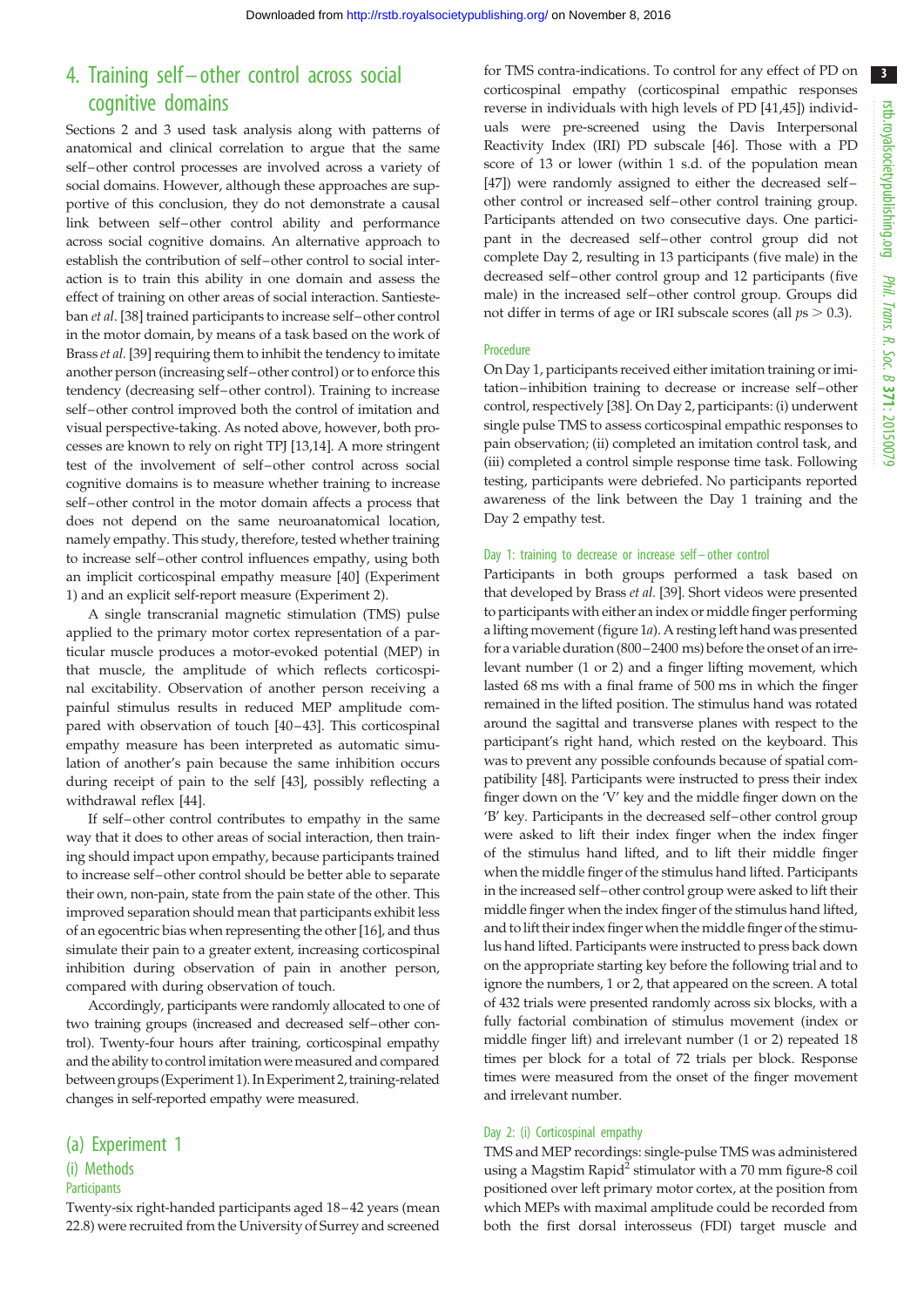<span id="page-3-0"></span>

Figure 1. Stimuli for Experiment 1 (a) self – other control training; (b) imitation control task; (c) measurement of corticospinal empathy; (d) response time task, and Experiment 2 (e) imitation control task; (f) self-other control training. (a) During self-other control training, participants either performed the same, or a different, movement to that observed according to their assigned training group, and ignored the number cues. Two of four possible trial types are shown here; two further trial types were also presented (index finger video with irrelevant number 2; middle finger video with irrelevant number 1). (b) During the imitation control task, all participants responded to the number cues while ignoring the finger movements. They were instructed to lift their index finger on presentation of a 1, and their middle finger on presentation of a 2. Trials on which the irrelevant finger movement is congruent with the cued response produce no requirement for imitation control; trials on which the irrelevant movement is incongruent with the cued response require the participant to control the tendency to imitate the irrelevant finger movement. (c) Final frames of the pain and touch videos. (d) Image pairs used in control response time task. (e) Stimuli used in imitation control task in Experiment 2. (f) Stimuli used in self-other control training in Experiment 2. (Online version in colour.)

abductor digiti minimi (ADM) control muscle. Resting motor threshold (rMT) was determined as the lowest stimulus intensity that induced at least five MEPs (of at least  $50 \mu$ V peak-to-peak amplitude) out of 10 consecutive TMS pulses in both muscles [\[49\]](#page-8-0). Mean rMT was 56.9% (range 44–74%) of maximum stimulator intensity. During the recording session, stimulation intensity was set to 120% of rMT. MEPs were recorded simultaneously from FDI and ADM muscles of the participant's right hand. Electromyographic recording was performed through pairs of Ag–AgCl surface electrodes placed over the muscle belly (active electrode) and the associated

joint or tendon (reference electrode). The ground was placed over the participant's right wrist. The signal was sampled (5000 Hz), amplified, band-pass filtered (3 Hz–1000 Hz) with a 50 Hz notch filter and stored for off-line analysis. Data were collected from 100 ms before to 300 ms after the TMS pulse.

MEP analysis: trials with muscle activity greater than  $50 \mu V$  in the 100 ms before the TMS pulse were discarded (mean  $\pm$  s.e.m. percentage of trials in FDI: 1.3  $\pm$  0.6%; ADM:  $0.6 \pm 0.3$ %). For each muscle, peak-to-peak MEP amplitudes for each trial were normalized to the block median MEP amplitude for that muscle. Extreme outlier trials (MEP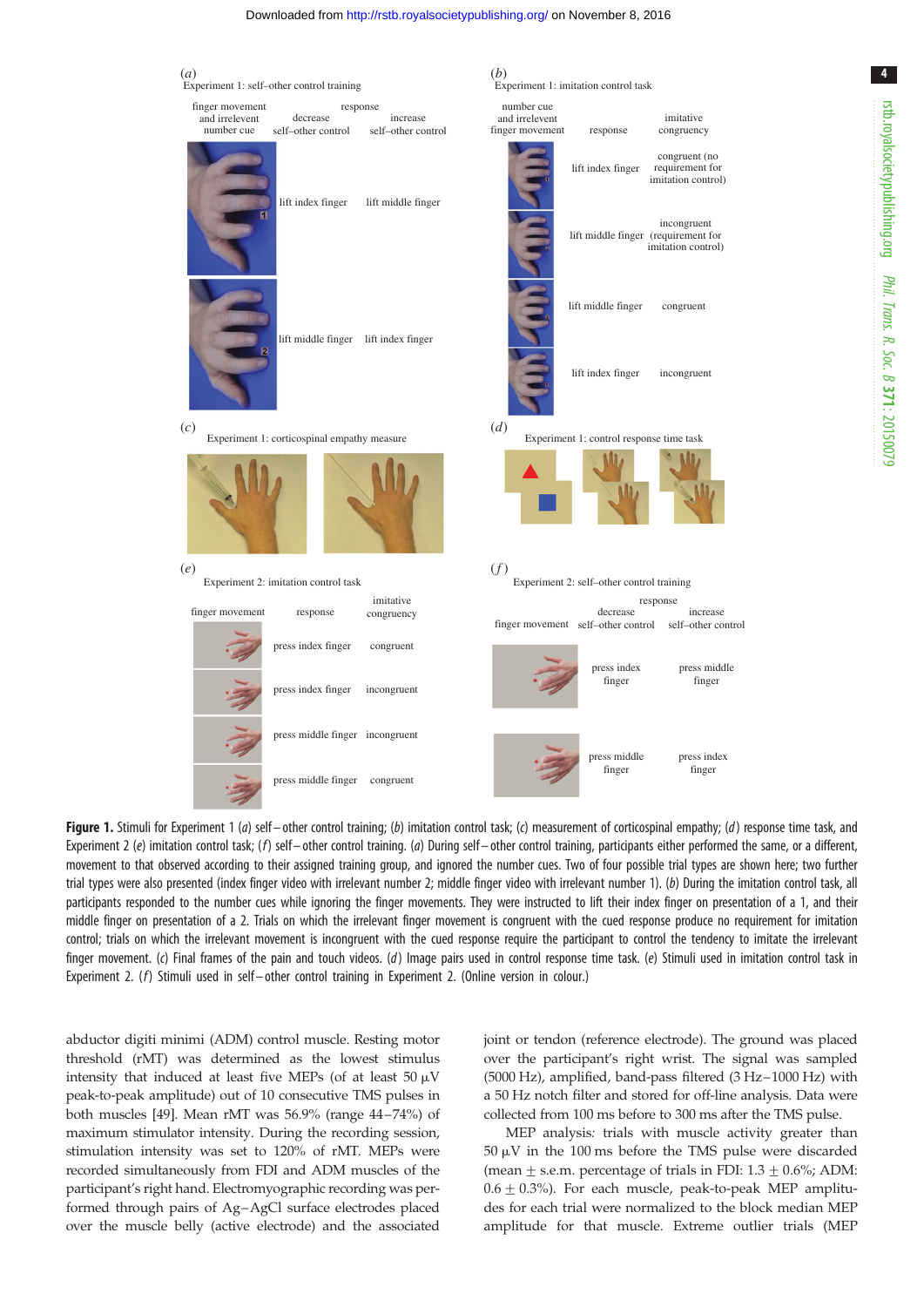

Figure 2. Experiment 1: results of training to increase or decrease self-other control on (a) corticospinal empathic inhibition and (b) control of involuntary imitation. (c) Correlation between corticospinal empathic inhibition and control of involuntary imitation after training.

amplitude greater than 3 s.d. from the mean for each muscle) were subsequently removed (FDI:  $3.4 \pm 0.6\%$ ; ADM:  $3.6 \pm$ 0.6%) and the mean normalized MEP amplitude was calculated for each condition in each muscle. Corticospinal empathy was calculated by subtracting mean normalized MEP size during the touch control condition from that during pain observation and dividing this value by that obtained during the baseline static hand condition [\[42](#page-8-0)].

Stimuli and procedure: stimulus videos were modelled on those used by Avenanti et al. [\[40](#page-8-0)]. The videos were 1800 ms in length and were presented from a first-person perspective showing a needle deeply penetrating (pain condition) or a cotton-bud touching (touch control condition) the FDI in a model's right hand ([figure 1](#page-3-0)c). A baseline video was also included showing a static right hand. In the touch and pain videos, the cotton-bud and needle made initial contact with the skin by 700 ms, with full cotton-bud depression and needle penetration by 1100 ms. All movement across all video stimuli ceased at 1100 ms. Each trial comprised one video followed by a 5-s blank screen. During each trial, a single TMS pulse was administered at one of three timepoints between 1100 ms and 1400 ms to prevent habituation. A total of 144 trials were presented randomly across four blocks, with a fully factorial combination of video type (pain, touch or static) and pulse timepoint repeated four times per block for a total of 36 trials per block. Participants were given a 2-min break between blocks.

#### Day 2: (ii) Imitation control task

After TMS, participants completed the imitation control task. During this task, participants were presented with the same finger movement videos used for the training on the previous day ([\[39](#page-8-0)] and [figure 1](#page-3-0)b for further details). A total of 120 trials were presented randomly across two blocks, with a fully factorial combination of irrelevant stimulus movement (index or middle finger lift) and response (index or middle finger lift, instructed by a number cue of '1' or '2', respectively) repeated 15 times per block for a total of 60 trials per block, comprising 30 congruent and 30 incongruent trials. Response times were measured from the onset of the number cue and irrelevant finger movement. Trials with response times less than 150 ms or greater than 2000 ms ([[50\]](#page-8-0);  $0.2 \pm 0.2$ % of trials) were removed prior to analysis.

#### Day 2: (iii) Control reaction time task

Participants then completed a simple response time task to assess whether self–other control training influenced processing speeds for the trained stimuli. Participants were presented with three pairs of images: (i) red triangle followed by blue square (non-social control); (ii) cotton-bud away from hand followed by cotton-bud pressing on FDI (touch) and (iii) needle away from hand followed by needle penetrating FDI (pain) ([figure 1](#page-3-0)d) and were instructed to press the space bar as soon as the first image changed to the second image. To prevent habituation, four different time intervals (900, 1000, 1100 and 1200 ms) were used between the first and second images. A fully factorial combination of time interval and image pair type (non-social control, touch, pain) was repeated five times to a total of 60 trials. Mean response times were measured from the onset of the second image. Trials with response times less than 150 ms or greater than 2000 ms  $(4.9 \pm 1.0\%$  of trials) were removed prior to analysis.

#### (ii) Results

#### Corticospinal empathy

Corticospinal empathy was analysed using an independentsamples t-test comparing the two groups (increased self– other control and decreased self–other control). Normalized MEP size in the FDI target muscle for observation of pain, compared with observation of touch, was significantly lower in the increased self–other control group  $(-5.8 \pm 3.8\%)$  as compared to the decreased self-other control group (6.8  $\pm$ 3.7%,  $t_{23} = 2.387$ ,  $p = 0.026$ ,  $d = 0.956$ ; figure 2a). This suggests that participants trained to increase self–other control demonstrated increased corticospinal empathy, as demonstrated by increased MEP inhibition when observing painful versus tactile stimulation, compared with those trained to decrease self–other control.

#### Imitation control

The imitation control effect was calculated by subtracting mean response time on congruent trials from that on trials requiring imitation control; therefore, higher values reflect a failure of self –other control. The increased self –other control group had a lower imitation control effect  $(53 \pm 9 \text{ ms})$  than the decreased self-other control group (95  $\pm$  11 ms,  $t_{23}$  = 3.030,  $p = 0.006$ ,  $d = 1.219$ ; figure 2b). This suggests that participants trained to increase self –other control demonstrated an increased ability to control involuntary imitation.

In order to establish whether training-related differences in empathy were related to the ability to control imitation, a correlation analysis was performed following removal of one multivariate outlier. Empathy was significantly correlated with the ability to control imitation ( $r_{24} = 0.488$ ,  $p =$ 0.016; figure 2c), such that participants with increased corticospinal empathic inhibition were also better able to control the tendency to imitate others.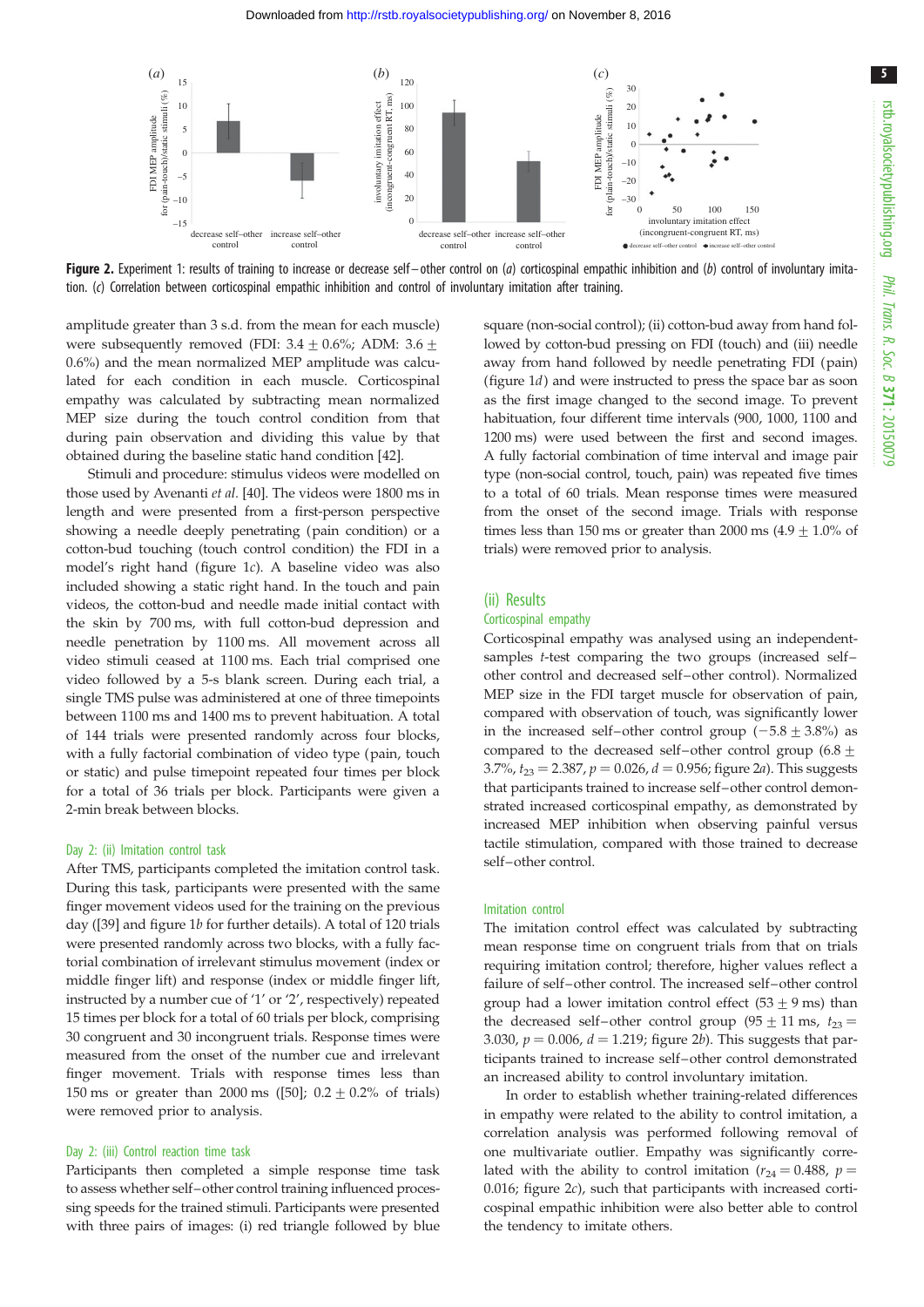#### Control response time task

Electronic supplementary material, table S2 displays mean response times for the three stimulus types for each training group. A mixed ANOVA was conducted on the response times with stimulus type (non-social control, touch, pain) as within-subjects factor and group (decreased self-other control, increased self-other control) as betweensubjects factor. There was no main effect of group  $(F_{1,23} =$ 2.167,  $p = 0.155$ ), no main effect of stimulus type ( $F_{2,46} =$ 2.425,  $p = 0.100$ ) and no group  $\times$  stimulus type interaction  $(F_{2,46} = 0.063, p = 0.939)$  which suggests that training did not influence response times.

#### (iii) Discussion

The results of Experiment 1 suggest that training to control representations of the self and others in one socio-cognitive domain can transfer to another social domain. Participants trained to increase self–other control in the motor domain demonstrated increased corticospinal empathy, 24 h after training, compared with a group trained to decrease self–other control. In line with a previous study [\[38](#page-8-0)], participants trained to increase self–other control also demonstrated an increased ability to control involuntary imitation, and there was a moderate relationship between participants' scores across these two socio-cognitive domains.

It is possible that the altered corticospinal empathy following training to increase self–other control can be interpreted as an improved ability to withhold a motor response during pain observation (e.g. [[51\]](#page-8-0)). However, given that the control reaction time task did not demonstrate an effect of training on response times to pain stimuli, that speeded motor responses were required in both training conditions and that pain stimuli were not used during training, it seems unlikely that the effect of training is due to an improved ability to withhold a motor response to these stimuli. It is also possible that the use of MEPs to index corticospinal empathy increased the likelihood of finding an effect of self–other control training on empathy, because the training was administered in the motor domain and MEPs were measured in response to stimulation of primary motor cortex. However, the use of a measure combining touch, pain and static MEPs rules out the possibility that the effects of training are due solely to changes in corticospinal excitability caused by training. In addition, effects on corticospinal empathy were found 24 h after training, suggesting that they are unlikely to be due to immediate changes in corticospinal excitability as a result of the inhibitory demands of self–other control training. In order to rule out this possibility, however, Experiment 2 used a self-report measure of empathy to assess the effects of training.

Finally, it is possible that the apparent effects of self-other control training on corticospinal empathy in Experiment 1 were not due to the training itself, but instead were due to pre-existing differences between groups in corticospinal empathy due to random sampling error (although no pre-training differences were present in self-reported empathy; see Experiment 1 Participants section). Therefore, Experiment 2 measured the effects of training in terms of change from a pre-training baseline. This also allows assessment of whether the effects found in Experiment 1 result from an increase in empathy in the increased self –other control training group, or alternatively from a decrease in empathy in the other training group.

## (b) Experiment 2

In contrast with Experiment 1, which used an implicit measure of empathy, Experiment 2 assessed whether self–other control training could alter an explicit, self-report measure of empathy. This enabled the assessment of whether the results found in Experiment 1 were specific to the particular measure used. Different training stimuli and actions were used to ensure that the results of Experiment 1 were not specific to one type of action. In addition, self-reported empathy was measured both before and after training, enabling assessment of which training type drives the effects of training.

### (i) Methods

#### **Participants**

Forty-four right-handed participants (16 male) aged 18–35 years (mean 21.8) were recruited from the University of Surrey, screened for normal or corrected to normal vision, and randomly assigned to either the decreased self–other control or increased self–other control training group. Participants attended on two consecutive days.

#### Procedure

Participants completed the Questionnaire of Cognitive and Affective Empathy (QCAE; [\[52](#page-8-0)]) during the pre-screening stage of the experiment to enable pre- and post-training comparison of self-reported empathy. This questionnaire comprises 31 items (sample: 'I am good at predicting how someone will feel') to which participants must respond with one of four choices (strongly agree, slightly agree, slightly disagree and strongly disagree), across five subscales, which index both cognitive and affective empathy.

On Day 1, participants (i) completed an imitation control task and (ii) received either imitation training or imitation – inhibition training to decrease or increase self –other control, respectively. On Day 2, participants: (i) completed the imitation control task again and (ii) completed the QCAE again. Testing was carried out by experimenters who were blind to the hypothesized direction of training effects. Following testing, participants were debriefed. No participants reported awareness of the link between the Day 1 training and the Day 2 empathy questionnaire.

#### Day 1: (i) Imitation control task

Participants completed a task based on Heyes et al. [\[53](#page-8-0)] but using stimuli depicting a goal-directed button-pressing movement of the index or middle finger of a left hand ([figure 1](#page-3-0)e; the electronic supplementary material).

#### Day 1: (ii) Training to decrease or increase self– other control

Training followed the same procedure as for Experiment 1, with the following changes. The stimulus and response move-ments were goal-directed button-press movements [\(figure 1](#page-3-0)f) as used in the imitation control task of Experiment 2. Participants in the decreased self–other control group were asked to press the 'V' key with their index finger when the index finger of the stimulus hand performed a button-press, and to press the 'B' key with their middle finger when the middle finger of the stimulus hand performed a button-press. Participants in the increased self–other control group were asked to press the 'B' key with their middle finger when the index finger of the stimulus hand performed a button-press, and to press the 'V' key with their index finger when the middle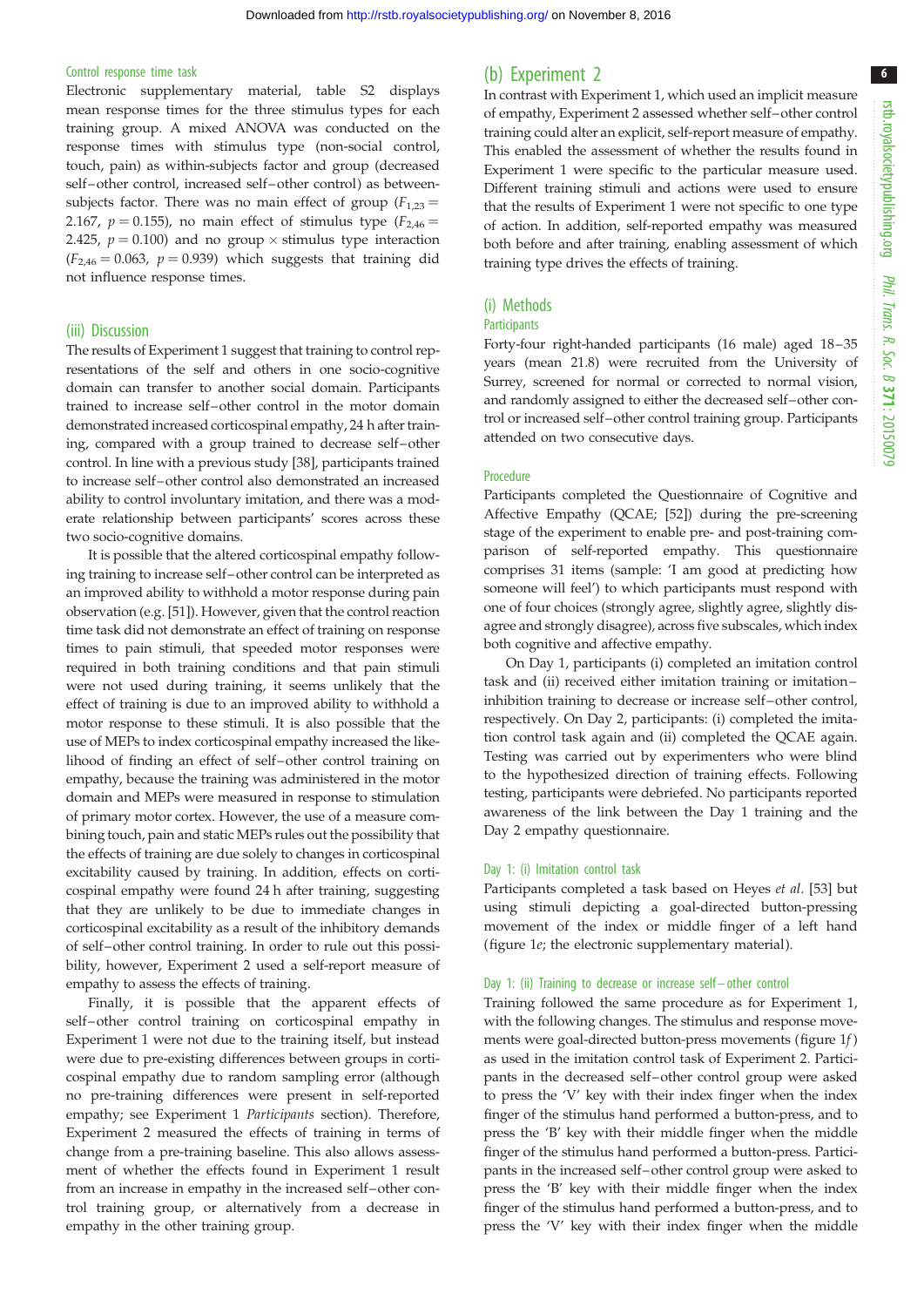7

finger of the stimulus hand performed a button-press. A total of 432 trials were presented randomly across six blocks, with each stimulus movement (index or middle finger press) repeated 36 times per block. Response times were measured from the onset of the finger movement.

#### (ii) Results

A mixed ANOVA performed on the total QCAE scores with between-subjects factor of group (increased self–other control, decreased self-other control) and within-subjects factor of session (pre-training, post-training) revealed an interaction between group and session,  $F_{1,42} = 6.88$ ,  $p = 0.012$ ,  $\eta_p^2 = 0.141$ . Post hoc tests confirmed that there was no difference between the groups at pre-test (increased self–other control: 86.32  $\pm$  2.02; decreased self–other control: 88.77  $\pm$  1.83,  $t_{42}$  = 0.902,  $p = 0.372$ ) and that only the increased self–other control group demonstrated a significant change between the two sessions (increased self-other control, post-training:  $89.86 \pm 1.87$ ;  $t_{21} = 2.524$ ,  $p = 0.020$ ,  $d = 0.37$ ; decreased self-other control, post-training:  $87.59 \pm 1.73$ ;  $t_{21} = 1.046$ ,  $p = 0.307$ ), which suggests that training to increase self–other control increased self-reported empathy, and supports the suggestion that the results of Experiment 1 were specifically due to the effect of the increased self–other control training on empathy.

#### (iii) Discussion

Experiment 2 revealed that training to increase control of representations of the self and others in the motor domain increases an explicit, self-report, measure of empathy, compared with a group trained to decrease self–other control. As with Experiment 1, these effects were found 24 h after training. These results are supportive of the results found in Experiment 1: although the use of a different measure of empathy means that the two experiments cannot be directly compared, these results support the suggestion that the results of Experiment 1 were not an artefact of the measure used in that experiment, nor were they due to pre-existing differences between the training groups. These results are also consistent with the suggestion that the effects of both experiments are due to increased empathy in the group trained to increase self–other control, rather than decreased empathy in the group trained to decrease self–other control; however, this conclusion must remain tentative because of the use of different training stimuli and actions, and different measures of empathy across the two experiments.

### (c) General discussion

The importance of self-other control for social interaction has previously been demonstrated for imitation and perspectivetaking [\[38](#page-8-0)] but this is the first study to extend this finding into the domain of empathy.

Experiment 1 demonstrated that participants trained to increase self–other control showed increased empathic corticospinal responses when observing painful versus tactile stimulation applied to another person, compared with those trained to decrease self–other control. They also demonstrated an increased ability to control imitation, and a moderate relationship was found between scores across these two socio-cognitive domains. No effect of training was found on subjective ratings of the pain and touch videos (see the electronic supplementary material) or on response times to the stimuli, indicating that these effects were not due to increased attention to, or perceptual processing of, the pain stimuli, or increased ability to withhold a

motor response. Experiment 2 used different training stimuli and movements, and an explicit rather than an implicit measure of empathy, but found consistent effects: participants trained to increase self–other control showed increased self-reported empathy, compared with those trained to decrease self–other control. Thus, self–other control training modulated both an objective, implicit measure and an explicit, self-report measure of empathy for at least 24 h after training occurred.

During self–other control training, participants must inhibit the motor representation activated by the sight of another's action and enforce their own motor representation. We hypothesize that this leads to an increased ability to control representations of the other and the self across multiple social domains. The finding that self–other control training enhanced corticospinal empathic responses to others' pain supports the contention that in order to empathize with others, it is necessary to be able to control one's own emotional state [[16\]](#page-7-0). We hypothesize that suppressing their own non-pain state allowed participants better automatically to simulate the other's pain. Alternatively, increased self–other control may have improved participants' ability to identify the activated representation of a pain state as 'other', reducing their PD and thus making them more able to simulate the other's pain [\[41](#page-8-0)]. These data are consistent with the suggestion that increased levels of mirroring of others' tactile and pain sensations in mirror-touch synaesthesia are the result of reduced self –other control.

One question resulting from these findings is whether the effects of self–other control training are specific to this type of training, or whether instead any type of executive function training could produce similar effects on empathy. In their previous study, Santiesteban et al. [[38\]](#page-8-0) demonstrated that training to increase self–other control, but not training in more general cognitive inhibition, improved the ability to take another person's visual perspective. Thus, it appears likely that general inhibition training would not have similar effects on empathy, but this does remain a question for further research. More broadly, it will be important for future research to clarify whether self–other control is a specifically social process or a sub-type of a more domain-general process [\[54,55](#page-8-0)].

The current findings can be compared with those of a recent paper demonstrating that corticospinal excitability during the observation of painful stimuli applied to another's hand was increased when that hand imitated the participant's actions, compared with when it did not [\[56](#page-8-0)]. The authors suggested that being imitated by the hand gave the participant a sense of control over the hand and that this increased corticospinal excitability. The direction of our results is consistent with this finding, but two significant methodological differences suggest a different interpretation. In this study, participants had no sense of control over the hand during training because they responded to the movements of the hand, rather than vice versa; and the pain stimuli were applied to a hand that was markedly different in orientation and background from the hand to which they responded during training. Thus, our data suggest that de Coster et al.'s [\[56](#page-8-0)] results may instead be due to a general effect of being imitated on representations of the self and the other. It is important to note that their 'exerting control' condition consisted of participants who were not exerting self–other control as in our study, but instead were imitated by the hand on the screen. We suggest that this is more similar to our 'decreased self–other control' group: both of these groups should show more self–other overlap following training, thus being less able to control the affective response to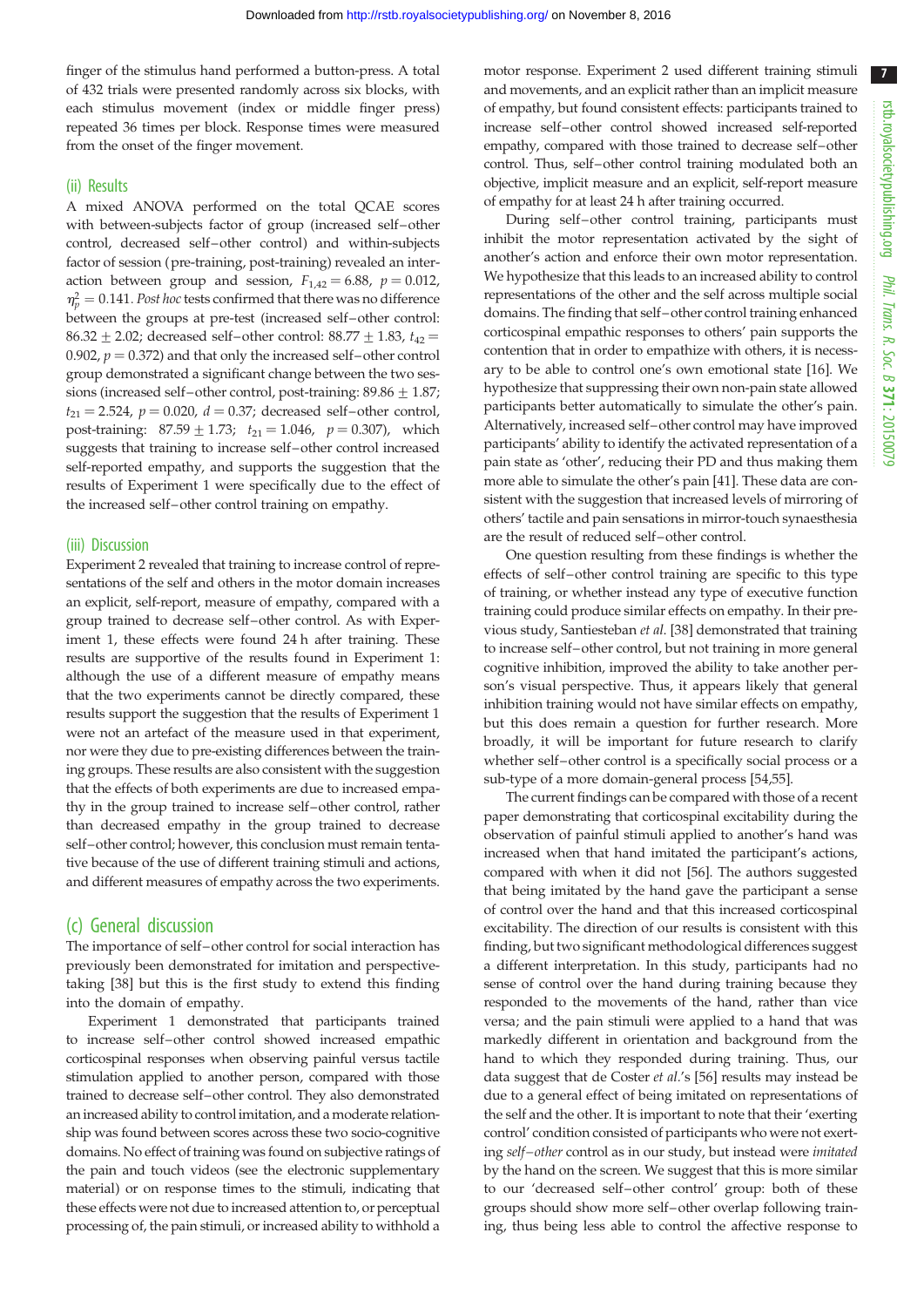8

<span id="page-7-0"></span>the other's pain and hence showing higher corticospinal excitability, compared with the increased self–other control group.

Sensorimotor training similar to that used in the present experiments has also been used to demonstrate the effects of experience on 'mirror' responses to others' actions ([\[53,57\]](#page-8-0); see [6] for a review). Sensorimotor experience can build new associations between sensory and motor representations: for example, typical social experience often produces 'mirror' associations that is, associations between sensory and motor representations corresponding to the same action. After such associations are formed, however, training to increase self–other control has two distinct effects on social cognition. It not only produces new 'counter-mirror' associations, but also improves the ability to control self- and other-relevant representations, by training the participant to inhibit the automatic activation of otherrelevant representations (resulting from the presence of an initial mirror association). We suggest, therefore, that training to increase self–other control will only be effective where other-relevant representations are already associated with one's own representations of those attributes.

The current data are among the first to demonstrate that a short behavioural intervention in one socio-cognitive domain can modify social cognitive functioning in another domain (see also [\[38](#page-8-0)]), and the first to show such effects on empathy. The finding that self-other control training not only modulated corticospinal empathy and self-reported empathy but also increased the ability to control imitation suggests that the relationships between these different social cognitive domains are mediated by self –other control processes. Our data suggest, therefore, that although the control of imitation and self –other control in the affective domain may produce responses in adjacent brain areas [16], it is likely that these areas (the TPJ and supramarginal gyrus) perform the same computations on different inputs (and with different outputs) as a product of their distinct anatomical connectivity [\[58](#page-8-0)] (see [[59\]](#page-8-0) for a comparable example of two adjacent brain areas implementing the same computational process on different inputs as a function of each area's anatomical connectivity). However, it will be important for future research to followup the current results by testing whether the neural networks underlying self –other control training can be specifically isolated to TPJ or supramarginal gyrus, or whether in fact both areas are affected by this type of training.

The current results suggest that the control of neural representations of the self and other is an ability that is crucial for many types of social interaction, and also pave the way for the use of behavioural interventions to improve cognition across multiple social domains.

Ethics. For both experiments, written informed consent was obtained prior to taking part according to the Declaration of Helsinki and participants were paid a small honorarium for their time. Experimental procedures were approved by the University of Surrey Ethics Committee.

Data accessibility. The datasets supporting this article are available through the Surrey Research Insight research repository.

Authors' contributions. M.d.G. contributed to study design; data acquisition, analysis and interpretation; drafting and revising the article; final approval. G.B. contributed to study design; data analysis and interpretation; drafting and revising the article; final approval. M.J.B. contributed to data interpretation; drafting and revising the article; final approval. C.C. contributed to study design; data acquisition, analysis and interpretation; drafting and revising the article; final approval.

Competing interests. We have no competing interests.

Funding. This work was supported by the Economic and Social Research Council (ES/K00140X/1 to C.C.; ES/K00882X/1 to M.J.B.). Acknowledgements. We thank C. Bowden, L. de la Fosse and H. Jones for their assistance in data collection for Experiment 2.

# **References**

- 1. Spengler S, Bird G, Brass M. 2010 Hyperimitation of actions is related to reduced understanding of others' minds in autism spectrum conditions. Biol. Psychiatry 68, 1148 – 1155. ([doi:10.1016/j.biopsych.](http://dx.doi.org/10.1016/j.biopsych.2010.09.017) [2010.09.017\)](http://dx.doi.org/10.1016/j.biopsych.2010.09.017)
- 2. di Pellegrino G, Fadiga L, Fogassi L, Gallese V, Rizzolatti G. 1992 Understanding motor events: a neurophysiological study. Exp. Brain Res. 91, 176– 180. ([doi:10.1007/BF00230027\)](http://dx.doi.org/10.1007/BF00230027)
- 3. Gallagher HL, Happé F, Brunswick N, Fletcher PC, Frith U, Frith CD. 2000 Reading the mind in cartoons and stories: an fMRI study of 'theory of mind' in verbal and nonverbal tasks. Neuropsychologia 38, 11 – 21. [\(doi:10.1016/S0028-](http://dx.doi.org/10.1016/S0028-3932(99)00053-6) [3932\(99\)00053-6\)](http://dx.doi.org/10.1016/S0028-3932(99)00053-6)
- 4. Singer T, Seymour B, O'Doherty J, Kaube H, Dolan RJ, Frith CD. 2004 Empathy for pain involves the affective but not sensory components of pain. Science 303, 1157 - 1162. [\(doi:10.1126/science.](http://dx.doi.org/10.1126/science.1093535) [1093535\)](http://dx.doi.org/10.1126/science.1093535)
- 5. Heyes CM, Bird G. 2007 Mirroring, association and the correspondence problem. In Sensorimotor foundations of higher cognition, attention and performance (eds P Haggard, Y Rossetti, M Kawato), pp. 481 – 482. Oxford, UK: Oxford University Press.
- 6. Cook R, Bird G, Catmur C, Press C, Heyes C. 2014 Mirror neurons: from origin to function. Behav. Brain Sci. 37, 177–192. ([doi:10.1017/S0140525 X13000903\)](http://dx.doi.org/10.1017/S0140525X13000903)
- 7. Brass M, Ruby P, Spengler S. 2009 Inhibition of imitative behaviour and social cognition. Phil. Trans. R. Soc. B 364, 2359– 2367. [\(doi:10.1098/rstb.](http://dx.doi.org/10.1098/rstb.2009.0066) [2009.0066\)](http://dx.doi.org/10.1098/rstb.2009.0066)
- 8. Keysar B, Barr DJ, Balin JA, Brauner JS. 2000 Taking perspective in conversation: the role of mutual knowledge in comprehension. Psychol. Sci. 11, 32 – 38. ([doi:10.1111/1467-9280.00211](http://dx.doi.org/10.1111/1467-9280.00211))
- 9. Wimmer H, Perner J. 1983 Beliefs about beliefs: representation and constraining function of wrong beliefs in young children's understanding of deception. Cognition 13, 103 – 128. [\(doi:10.1016/](http://dx.doi.org/10.1016/0010-0277(83)90004-5) [0010-0277\(83\)90004-5](http://dx.doi.org/10.1016/0010-0277(83)90004-5))
- 10. Decety J, Meyer M. 2008 From emotion resonance to empathic understanding: a social developmental neuroscience account. Dev. Psychopathol. 20, 1053– 1080. [\(doi:10.1017/S0954579408000503\)](http://dx.doi.org/10.1017/S0954579408000503)
- 11. Decety J, Lamm C. 2007 The role of the right temporoparietal junction in social interaction: how low-level computational processes contribute to meta-cognition. Neuroscientist 13, 580 - 593. [\(doi:10.1177/1073858407304654\)](http://dx.doi.org/10.1177/1073858407304654)
- 12. Spengler S, von Cramon DY, Brass M. 2009 Control of shared representations relies on key processes involved in mental state attribution. Hum. Brain Mapp. 30, 3704 – 3718. [\(doi:10.1002/hbm.20800\)](http://dx.doi.org/10.1002/hbm.20800)
- 13. Santiesteban I, Banissy MJ, Catmur C, Bird G. 2012 Enhancing social ability by stimulating right temporoparietal junction. Curr. Biol. 22, 2274– 2277. ([doi:10.1016/j.cub.2012.10.018](http://dx.doi.org/10.1016/j.cub.2012.10.018))
- 14. Sowden S, Catmur C. 2015 The role of the right temporoparietal junction in the control of imitation. Cereb. Cortex 25, 1107 – 1113. ([doi:10.1093/cercor/](http://dx.doi.org/10.1093/cercor/bht306) [bht306](http://dx.doi.org/10.1093/cercor/bht306))
- 15. Young L, Camprodon J, Hauser M, Pascual-Leone A, Saxe R. 2010 Disruption of the right temporoparietal junction with transcranial magnetic stimulation reduces the role of beliefs in moral judgment. Proc. Natl Acad. Sci. USA 107, 6753– 6758. ([doi:10.1073/pnas.0914826107\)](http://dx.doi.org/10.1073/pnas.0914826107)
- 16. Silani G, Lamm C, Ruff CC, Singer T. 2013 Right supramarginal gyrus is crucial to overcome emotional egocentricity bias in social judgments. J. Neurosci. 33, 15 466– 15 476. ([doi:10.1523/](http://dx.doi.org/10.1523/JNEUROSCI.1488-13.2013) [JNEUROSCI.1488-13.2013](http://dx.doi.org/10.1523/JNEUROSCI.1488-13.2013))
- 17. Grossi D, Marcone R, Cinquegrana T, Gallucci M. 2012 On the differential nature of induced and